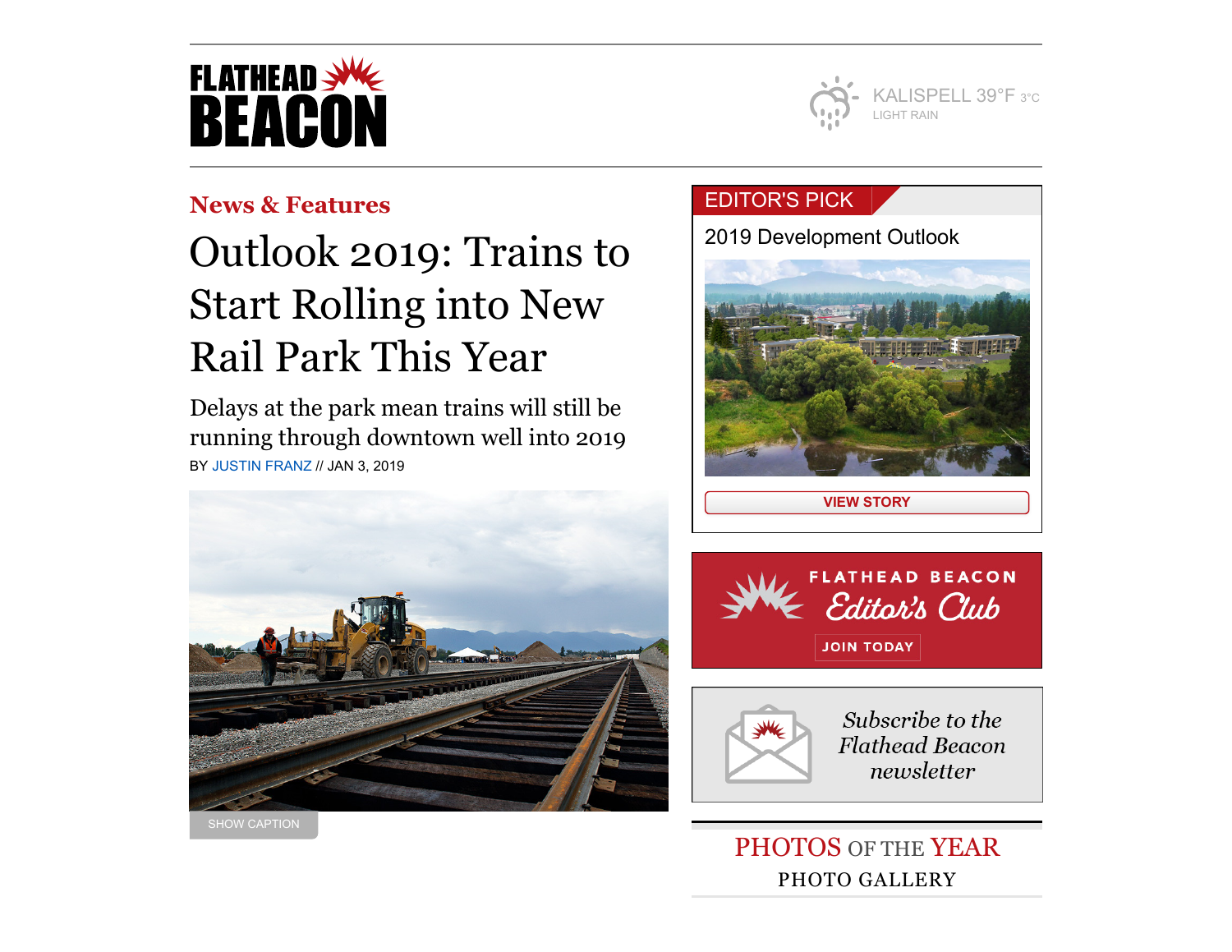The ribbon was cut, the golden spikes were hammered  $\blacksquare$ and the finishing touches were made on the new Glacier Rail Park in Evergreen, but officials say freight trains will still be rolling through downtown Kalispell well into the new year.

> Although a grand opening event was held at the rail park in October, builders still had a few more projects to complete, including installing signage and finishing up the lift station, Montana West Economic Development (MWED) President and CEO Jerry Meerkatz said. Flathead County Economic Development Authority, managed by MWED, was expected to formally take over the 44-acre rail park from contractors in late December.

The Glacier Rail Park was the result of years of planning and millions in federal funding, all part of an elaborate plan to remove two miles of rail line through downtown Kalispell and replace it with a walking trail. Public officials say the Rail Park and trail have the chance to "transform" the community. The first two residents of the industrial park along Whitefish Stage Road will be CHS Kalispell and Northwest Drywall, the final two businesses that still use the rail line in downtown.

While CHS Kalispell is well on its way to completing its new grain elevator and fertilizer facility at the Glacier Rail Park, Northwest Drywall will not be able to break ground on its new facility until spring. Officials expect it to take six months to finish the 30,000-square-foot facility.

Meerkatz said trains would likely continue to run through downtown Kalispell until August or later.



[MORE](https://flatheadbeacon.com/galleries/photos-year-2018/) »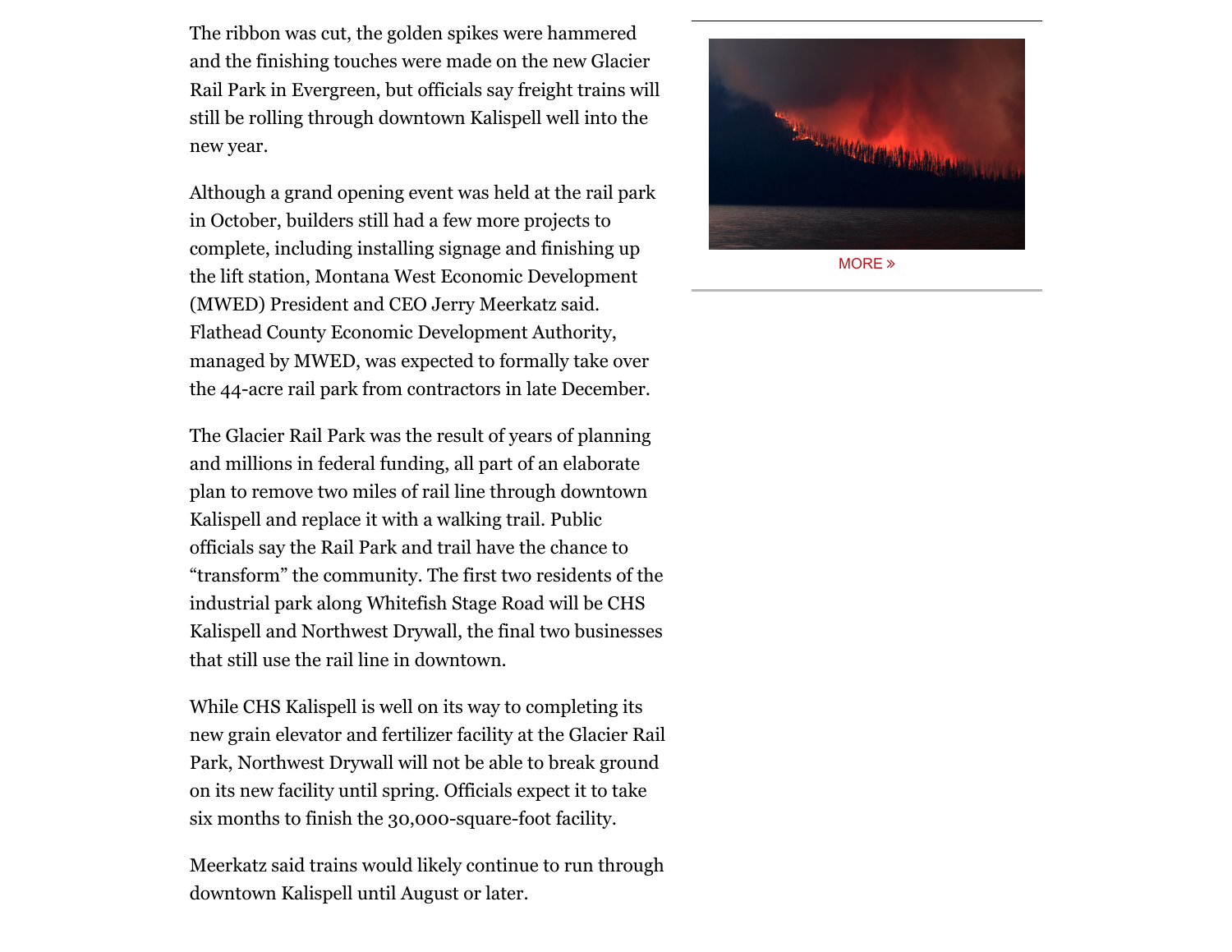

removing the rails, possibly as early as 2020.

Another big task that will need to be completed in the coming months is the finalization of an operating agreement with a company to manage and operate the Glacier Rail Park. Whatever company signs on to the operating agreement will be responsible for switching freight cars around the rail yard and maintaining track, Meerkatz said. That agreement will likely be finalized during the first quarter of 2019.

Meanwhile, Alta Planning and Design and KLJ Engineers are continuing to work on designing the proposed Kalispell Trail that will stretch from Meridian Road to Woodland Park.

The trail itself will be anywhere from 12 to 16 feet wide with 25 to 100 feet of green space in some spots. Amenities along the trail could include lighting, benches, trashcans, bathrooms and way-finding signs. Playgrounds, skate parks and a water pad are also options under consideration. Designers also want to pay tribute to

#### **Tweets** by [@FlatheadBeacon](https://twitter.com/FlatheadBeacon)



and

Northwest Drywall are established at the rail park, the county and city will be able to start looking at

Judge drops charges against murder suspect after key witnesses disappears [flatheadbeacon.com/2019/01/02/jud…](https://t.co/UhfICaek8s) [#MTnews](https://twitter.com/hashtag/MTnews?src=hash) [#MTcrime](https://twitter.com/hashtag/MTcrime?src=hash) **Flathead Beacon** [@FlatheadBeacon](https://twitter.com/FlatheadBeacon)



[Jan 2, 2019](https://twitter.com/FlatheadBeacon/status/1080568425129205761) **Judge Drops Murder Char…** [Eight months after a Martin …](https://t.co/UhfICaek8s) flatheadbeacon.com



 $\bigcap$